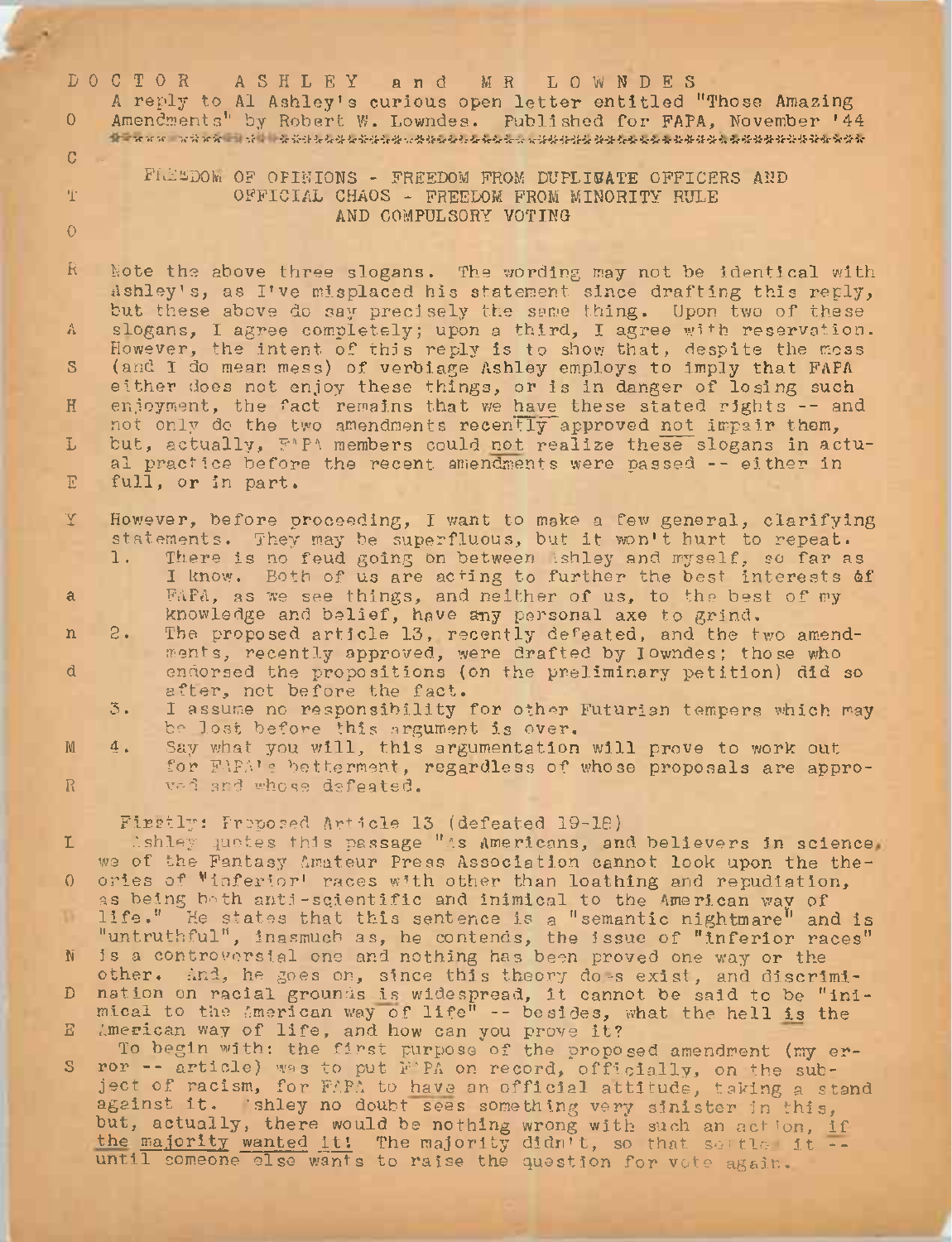Secondly, the article proposed that FAPA not only take this official attitude,'but do something about it insofar as the official mailings were concerned. If the majority agreed that the theories of "inferior" races, and the promulgation of racist propaganda, or the act of attacking persons or groups, on racial grounds was "anti-scientific" and "inimical to the American way of life", then it would further agree that such material might not appear in any FAPA publication. It proposed to ban such material under any FAPA frank; it did not bar any FAPA member from such promulgation in his own (or anyone else's) publications outside of FAPA. Section three of the proposed article stated so in no uncertain terms.

Simultaneously, the proposed article created the machinery for the prevention of circulating publications containing obscene matter in the mailings. (I'll deal with this section later.)

Ashley contends that my statement that the theories of "inferior" races are anti-scientific is untruthful. The matter is controversial, he states. I think that Ashley will agree, that, if the matter is "conne states. I think that ashley will agree, that, if the matter is controversial", then it is still unproven that there may be such things as inferior races. Yet, all around us, we see in practice all manner of discrimination against persons and groups, on racial grounds, as if it were a fact that inferior races exist. Can such practices be regarded as anything other than anti-scientific?

<sup>A</sup> basic contention of the "racists" is that various races have discernible differences in blood. "Inferior blood" is a well-known phrase to fascists, and racists of all types. Vet, what has science shown in this matter? Science has shown the opposite; minute experiment has yet to find any difference between the blood of a Caucasian, a Negro, <sup>A</sup> Jew, <sup>A</sup> Chinese, or a Hindu (for example). Were you to take samples of blood from <sup>a</sup> member of each of these groups, not labelling them in any way, a member of each of these groups, not facefing them in any way,<br>and to ask a biologist to tell you which was the "Negro" blood, or which and to ask a biologist to tell you which was the "Negro" blood, or which<br>was the "Jewish" blood, or which the "White" blood, he couldn't do it. Your biologist could report upon the condition of each respective sample; he could tell you whether or not each, or all, were healthy, if each or all showed any particular diseases, etc -- but without <sup>a</sup> label, he still could not pick out the Negro or Jewish blood from the White, and so on.

Yet this "blood" bunk Is a basis of the theory of "Inferior" races, which Ashley states that I am being untruthful in terming anti-scientific.

What about the "American way of life?" Well, if <sup>a</sup> majority of FAPA members can agree upon <sup>a</sup> general definition, including <sup>a</sup> list of things which they consider "inimical" to it, they certainly have <sup>a</sup> right to come to such an agreement. And if they wish to make that agreement an official FAPA viewpoint, they have that right to do so, too -- so long as they keep it within FAPA. Whether or not persons or groups outside of FAPA agree is beside the point. Does Ashley see something sinister in the notion of a group of fans agreeing on what the phrase "American way<br>of life" means to them? I can't answer that question, but it looks as i file mea<br>if he does.

if he does.<br>However, the crux of .shley's remarks on the proposed article 13 lie in his quotation of the following section. "It shall be the duty of the Official Editor to refuse to include in any official mailing ... any publication wherein the doctrine of "inferior" races is promulgated, or wherein any person, persons, groups, or nations are vilified, belittled, or are declared unworthy of what the Constitution of the United States of America declares to be the basic rights of all cit izens on racial grounds. (Italics mine)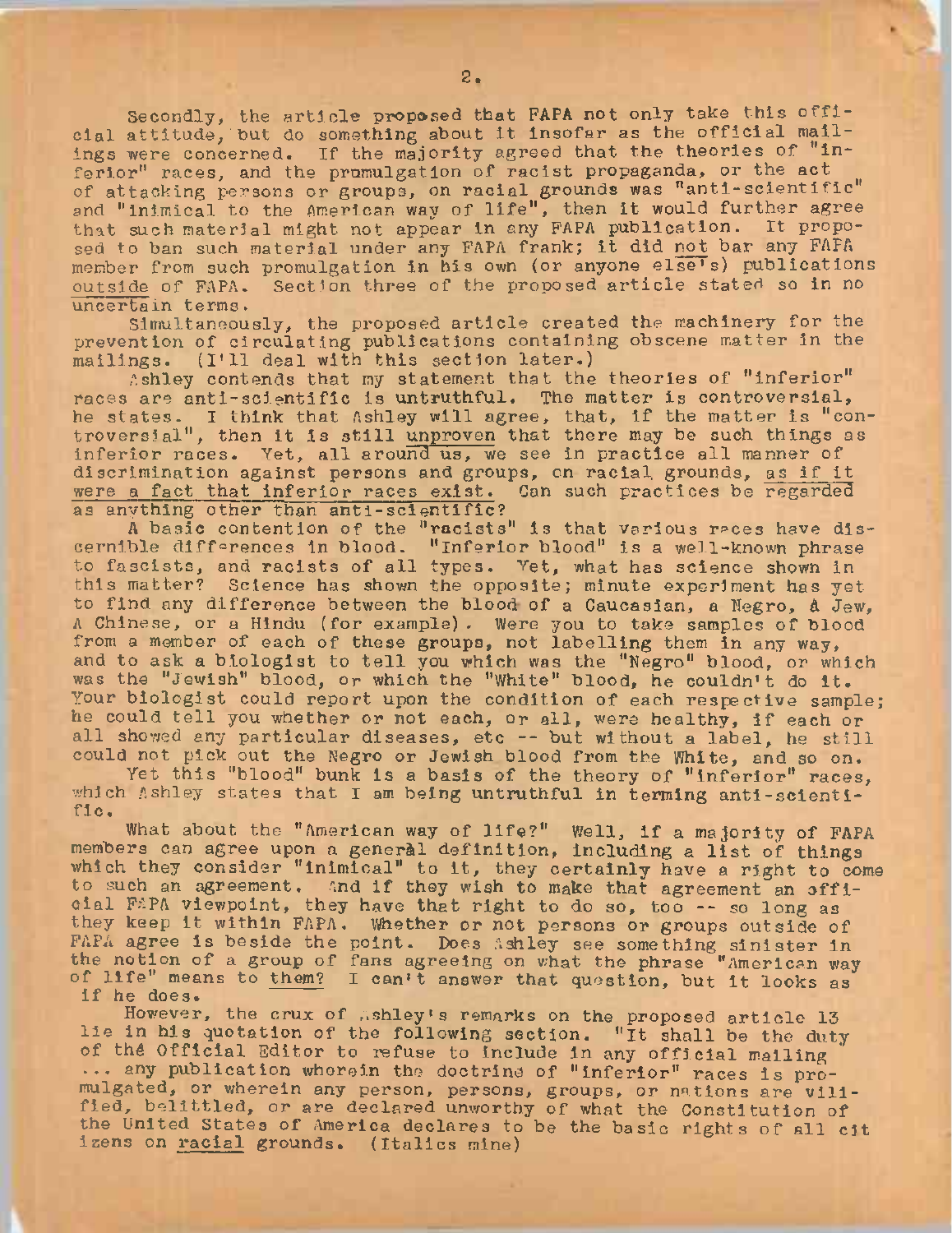Dr Ashley then launches into <sup>a</sup> resume of all the things FAPA members couldn't discuss in the mailings, were the sinister Mr Lowndes' proposed article <sup>13</sup> passed. Unfortunately, the good Dr. apparently became so panic-stricken at the very thought of censorship that he failed to read the passage quoted, as his entire thesis is based upon a misreading of it.

The good doctor says we couldn't attack the Japs in FAPA publications, or the Nazis either. We couldn't even say that the Germans had the and the Sermans had been misled, because that would be belittling their intelligence. so on, curiouser and curiouser, as Alice would say.

, curiouser and curiouser, as allee would say.<br>Dr Ashley, I'm going to let you in on a secret. It's sinister, Dr assig, i'm going to fet you in on a secret. It's sinister, no Nazi racel Furthermore, to bar attacking a person upon racial grounds does not mean that this person cannot be attacked at all. It means that you cannot attack, belittle, vilify a German on the grounds that he is <sup>a</sup> German -- or rather, it would, were there such <sup>a</sup> thing as <sup>a</sup> German race. There Isn't. So, to get down to actual cases, it means that you could not attack a Jew on the grounds that he was a Jew, a Negro on the grounds that he was a Negro, a Mongolian (that includes the Chinese and Japanese for the most part -- although China has been assimilating races for so many centuries it's difficult to say just what race the present day Chinese belongs to. However, Mongolian will do, and is <sup>a</sup> bit more near to accuracy than "Chinese race" or "Japanese race") and so on, or that you could not state that they were inferior, or basically evil, upon these grounds.

But even if the Germans were <sup>a</sup> race, and the proposal had passed, their race would not be involved in a statement to the effect that they had been misled. If one were to say, however, that the German is easily misled due to his racial stupidity, that would constitute racial slander.

Now to the obscene matter business. And if anyone thinks I'm not gagging at the necessity of making provisions in regard ^o it (because frankly, I enjoy well-done obscenity) then they have another think due. But I couldn't let my own personal preferences stand in the way of what seemed like a necessity for the protection of FaPA.

Had the article passed, the Official Editor would have been empowered to take action upon any items which had been adjudged obscene. That is "such as would imperil the mailing privileges of the Association on the grounds of obscenity". It would not make the Official Editor the judge in this matter; no such provision was made. It gave the Official judge in this matter; no such provision was made. It gave the Official .<br>Editor the executive authority to act, if and when such a decision was made. The judiciary of FAPA, Dr Ashley, is the Vice President, not the Official Editor. Should the Editor find something he considered questionable, it would have been his duty to pass it on to the judiciary for a ruling, and to act as the article prescribed if the ruling was against the inclusion of the item in the official mailings.

As to "one officer acting as censor", the Vice President is free at all times to consult other officers, or members, if he chooses before' rendering a decision. <sup>A</sup> Presidential ruling could impel him to do so, in a specific instance.

I regret the necessity of having to take up so much space with something which should be clear to almost anyone except semanticists searching for flaws (it's amazing the way a semanticist can confuse something which, for all that it may be less than perfect In stating, is entirely understandable in meaning to anyone who wants to understand) but this outright ignoring of the word "racial" in part of th restrictive clause of the proposed article has made it necessary.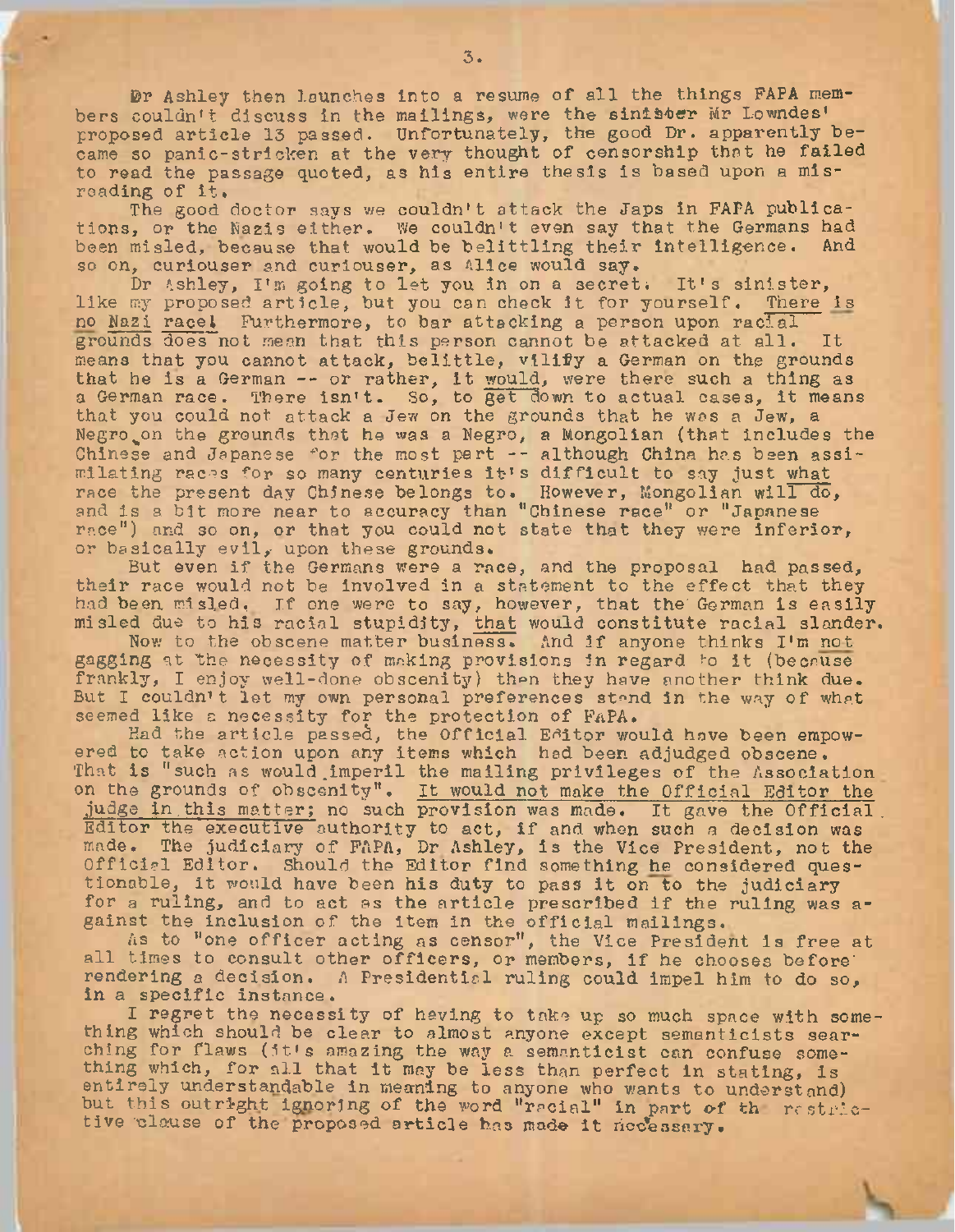As the above implies, I make reservations on the freedom of opinion plank. I don't believe that those who hold "racist" opinions should be perfectly free to spread their poison around. But, since the majority of FAPA members (either by voting no, or not voting at all) turned thumbs down on the proposed article 13, Dr Ashley's plank for unrestricted freedom of opinion is in full effect.

Secondly, the amendment to change the mailing dates, and deadlines for ballots. Dr Ashley raises much to-do about the possibility of FAPA either having no officers for <sup>a</sup> spell, or duplicate officers, as <sup>a</sup> result of this switching around.

Again, our Vice President has failed to read the proposition (which passed <sup>24</sup> to 13) correctly. Two quotations can clear this up.

"The ballots shall be counted by <sup>a</sup> committee delegated by the President, which shall notify both outgoing and Incoming officers ... as to the full results of the election within two weeks after the ballot deadline . "

"Officers shall serve for one year beginning August 22d, or, in the event that the ballot deadline is shoved ahead, upon notification of their election by the ballot counting committee.

In plainer English: my term rf office expires August 22d, <sup>1945</sup> - unless the ballot deadline has been changed. In that event (or in any other typo of delay) I serve until the ballot-counting committee reports the result of the election, and my successor is named. Since the report must be made in full, all four offices are vacated by Incumbents and taken over by electees simultaneously.

Thus FAPA is free from the danger of duplicate officers and official chaos centering around the election, so far as the constitution is concerned. If unforeseen difficulties arise, common sense can straighten things out, providing it is called upon by those who act.

Third, we have the amendment to alter form of petitions. All I have to say about it is that, in its present form, it provides F-PA with freedom from minority rule and compulsory vote. <sup>A</sup> majority "yes" vote, rather than a majority of "yes" votes within a majority ballot return, is now required, and no one is compelled to vote, nor can any penalty be imposed upon members who fail to vote.

Let's preserve FAPA from the inadequacy of Dr Ashley'<sup>s</sup> good intentions by retaining these two amendments.

And let'<sup>s</sup> make the ability to read <sup>a</sup> matter of concern in electing future officers.

Much has been said about the sinister possibilities which might arise had article <sup>13</sup> passed, and <sup>a</sup> "venal" editor been in office. The sensible reply to that is don't elect <sup>v</sup>enal officers. However, what the members who raised that particular hue and cry overlooked was that a scale is who raised that particular nue and cry overlooked was that a<br>"venal" official editor would not have to wait for the passage of article <sup>13</sup> to do dirty work. Our "venal" editor could reject almost any issue of Guteto on the grounds that it did not pertain to fantasy; he could have rejected Unger's FFF Presents on the grounds that it did not substantially represent Unger's work. If he were "venal" enough, he could simply withold any publication he didn't like and blandly deny having received it, were questions to be asked.

Need I go into detail on what a "venal" Vioe Fresident, Prexy or Secretary-Treasurer could do, regardless of the passage of this result ly proposed legislation?